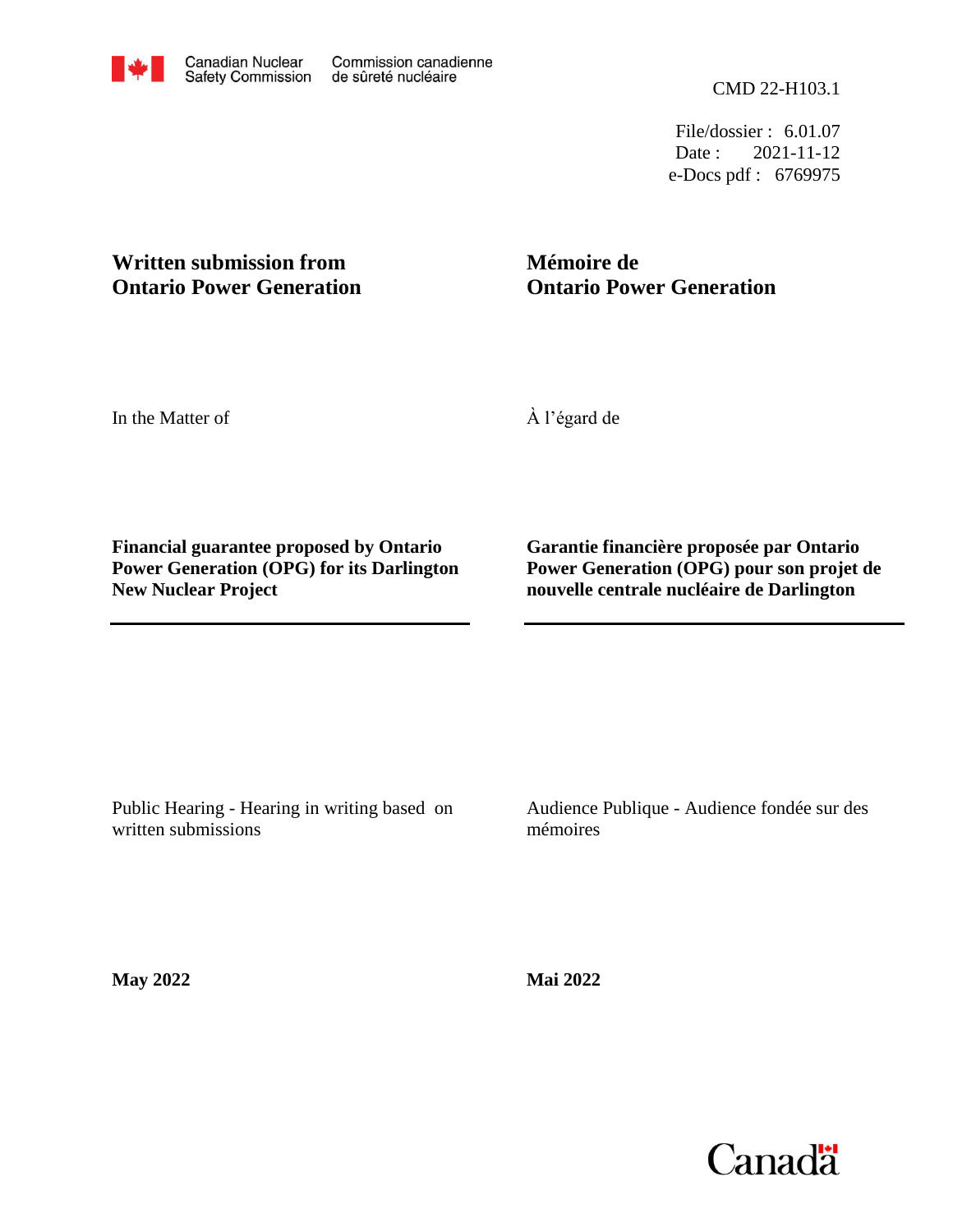

700 University Avenue, H17-G25 Toronto, Ontario M5G 1X6 Tel: (416) 592-4046

[john.mauti@opg.com](mailto:john.mauti@opg.com)

### **OPG Proprietary**

November 12, 2021

CD# NK054-CORR-00531-10621

#### **MR. MARC LEBLANC**

Commission Secretary Canadian Nuclear Safety Commission 280 Slater Street Ottawa, ON K1P 5S9

Dear Mr. Leblanc:

### **DNNP: Request for Acceptance of OPG's Financial Guarantee for Darlington New Nuclear Project Site Preparation Licensing Conditions**

References: 1. OPG Letter, M. Knutson to S. Eaton, "DNNP: Request for CNSC Acceptance of the Site Preparation Preliminary Decommissioning Plan and request for closure of Commitment D-P-13.1", November 12, 2021, CD# NK054-CORR-00531-10622.

The purpose of this letter is to request Commission acceptance of OPG's proposed Financial Guarantee (FG) for Darlington New Nuclear Project (DNNP) in accordance with Licence Condition G.5 of the DNNP Power Reactor Site Preparation Licence (PRSL) PRSL 18.00/2031. The proposed 2022-2024 Financial Guarantee is provided in enclosure 1. Supporting documentation was provided for staff review in Reference 1.

The DNNP site preparation CNSC FG requirement is estimated to be zero dollars for 2022 & 2023 FG years and \$451K for 2024 FG year. The 2024 FG requirement will be satisfied by a Letter of Credit (LOC) prepared by OPG by year end 2023. If any work is advanced on the schedule that would require remediation per the Preliminary Decommissioning Plan (PDP), OPG will reassess the FG requirement and advance the timing of the LOC accordingly. For the period post 2024, OPG will provide CNSC staff an updated FG assessment in 2024 or before the CNSC Hearing for Licence to Construct (LTC), whichever is earlier.

The information provided with this request for Financial Guarantee acceptance demonstrates that OPG is qualified to carry out the activities authorized by the licences and make adequate provision for the protection of the environment and the health, safety and security of persons.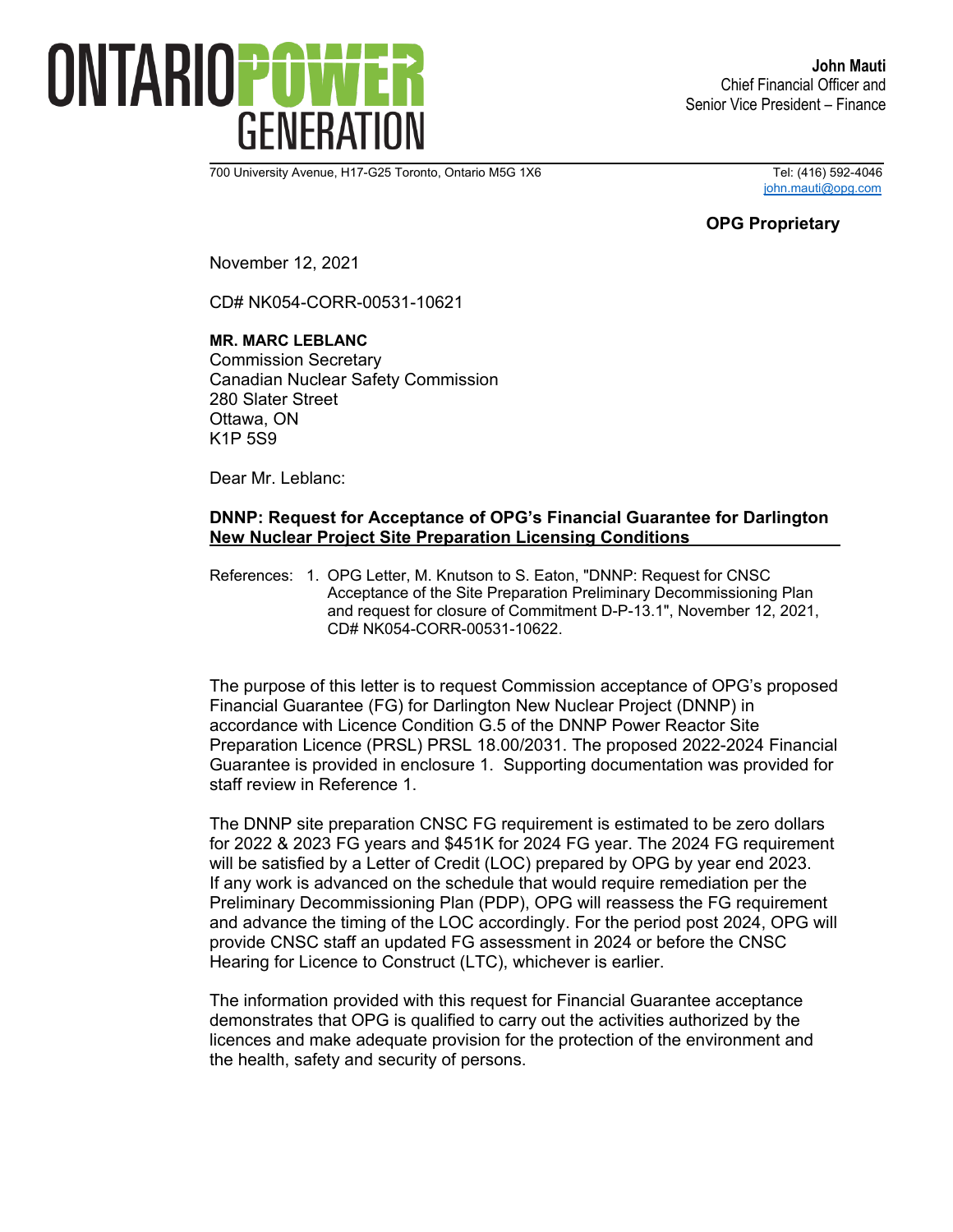M. Leblanc CD# NK054-CORR-00531-10621

If you require further information, please contact Dr. Jack Veccharelli, Vice President, Nuclear Regulatory Affairs, at (905) 839-6746, extension 5444, or at jack.vecchiarelli@opg.com.

Sincerely,

John Mauti Chief Financial Officer and Senior Vice President – Finance

| cc: C. Ducros | - CNSC (Ottawa) |
|---------------|-----------------|
| S. Eaton      | - CNSC (Ottawa) |
| M. Naraine    | - CNSC (Ottawa) |

Enclosure:

1. OPG Document, "Documentary Information Summary DNNP Site Preparation CNSC Financial Guarantee", November 12, 2021, CD# NK054-REP-00531-10003-R000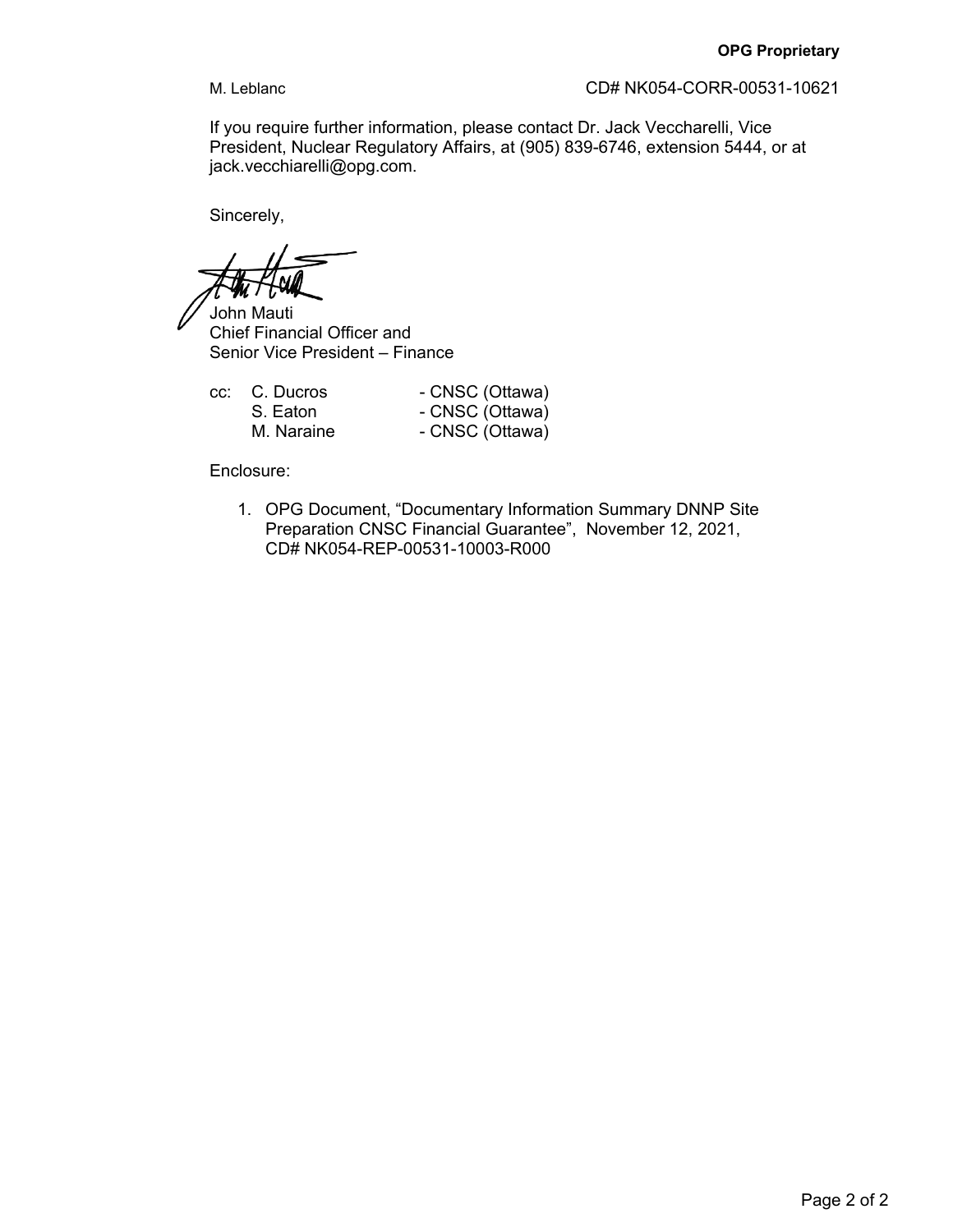Enclosure 1 to OPG Letter, J. Mauti to M. Leblanc, "Request for Acceptance of OPG's Financial Guarantee," CD# NK054-CORR-00531-10621

**Enclosure 1**

### **Documentary Information Summary DNNP Site Preparation CNSC Financial Guarantee**

**NK054-REP-00531-10003-R000**

**(8 pages including this coversheet)**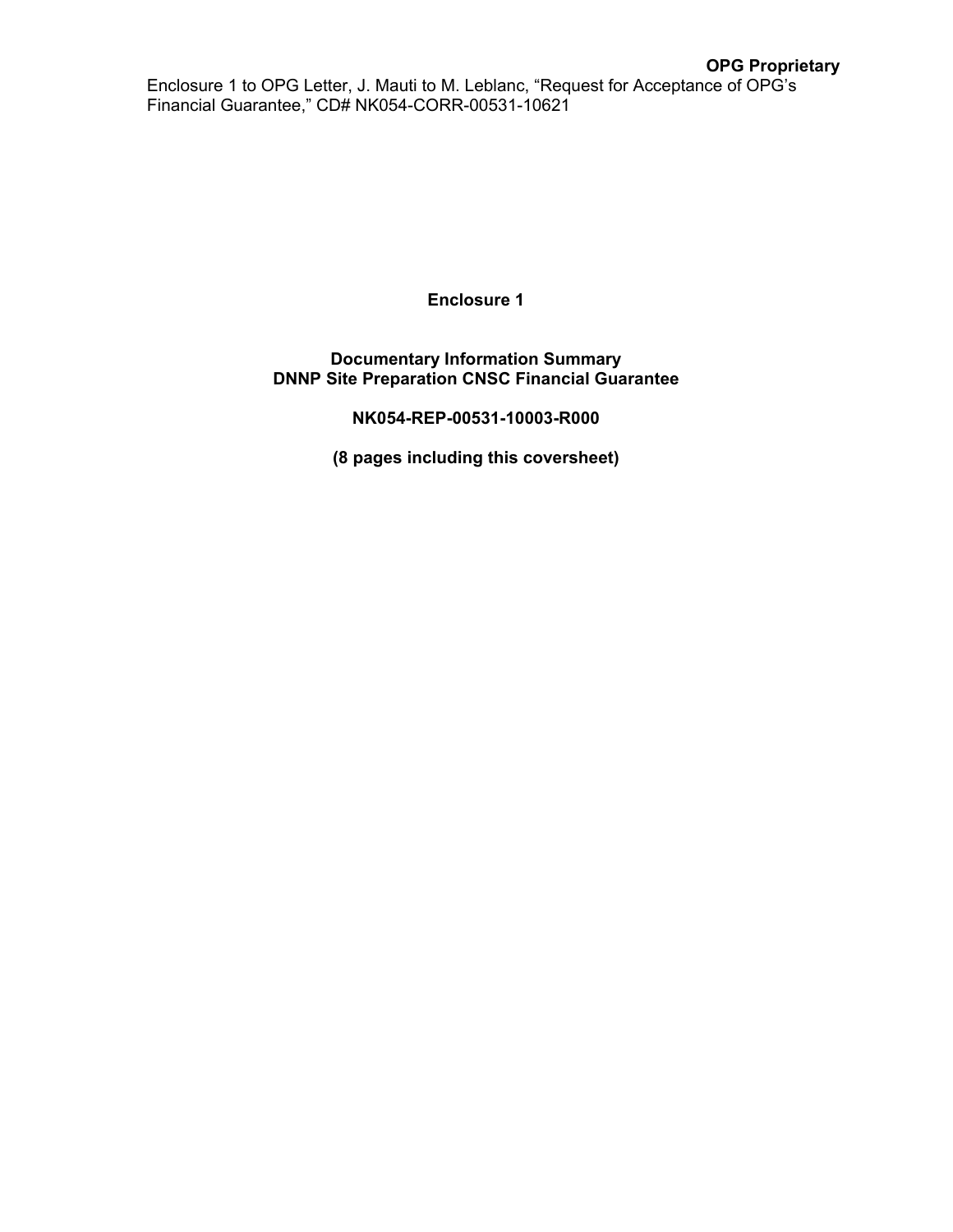CD# NK054-REP-00531-10003-R000

### DOCUMENTARY INFORMATION SUMMARY DNNP SITE PREPARATION CNSC FINANCIAL GUARANTEE

### **A Submission to the Canadian Nuclear Safety Commission**

### **In Support of**

### **Licence Condition for the Purpose of Decommissioning Plan and Financial Guarantee for Site Preparation of Darlington New Nuclear Project Proposed by OPG**

Nov. 2021

Prepared by:

Nov.11.2021

W. Song Senior Provision Analyst, Nuclear Liability Ontario Power Generation, Inc.

Reviewed by:

11Nov2021

G. Irwin Director, Bruce Relationship Ontario Power Generation, Inc.

Reviewed by:

Nov. 11, 2021

A. Kogan Senior Vice President, Commercial Integration & Strategy Ontario Power Generation, Inc.

Approved by:

Nov 11, 2021

J. Mauti Chief Financial Officer and Senior Vice President – Finance Ontario Power Generation, Inc.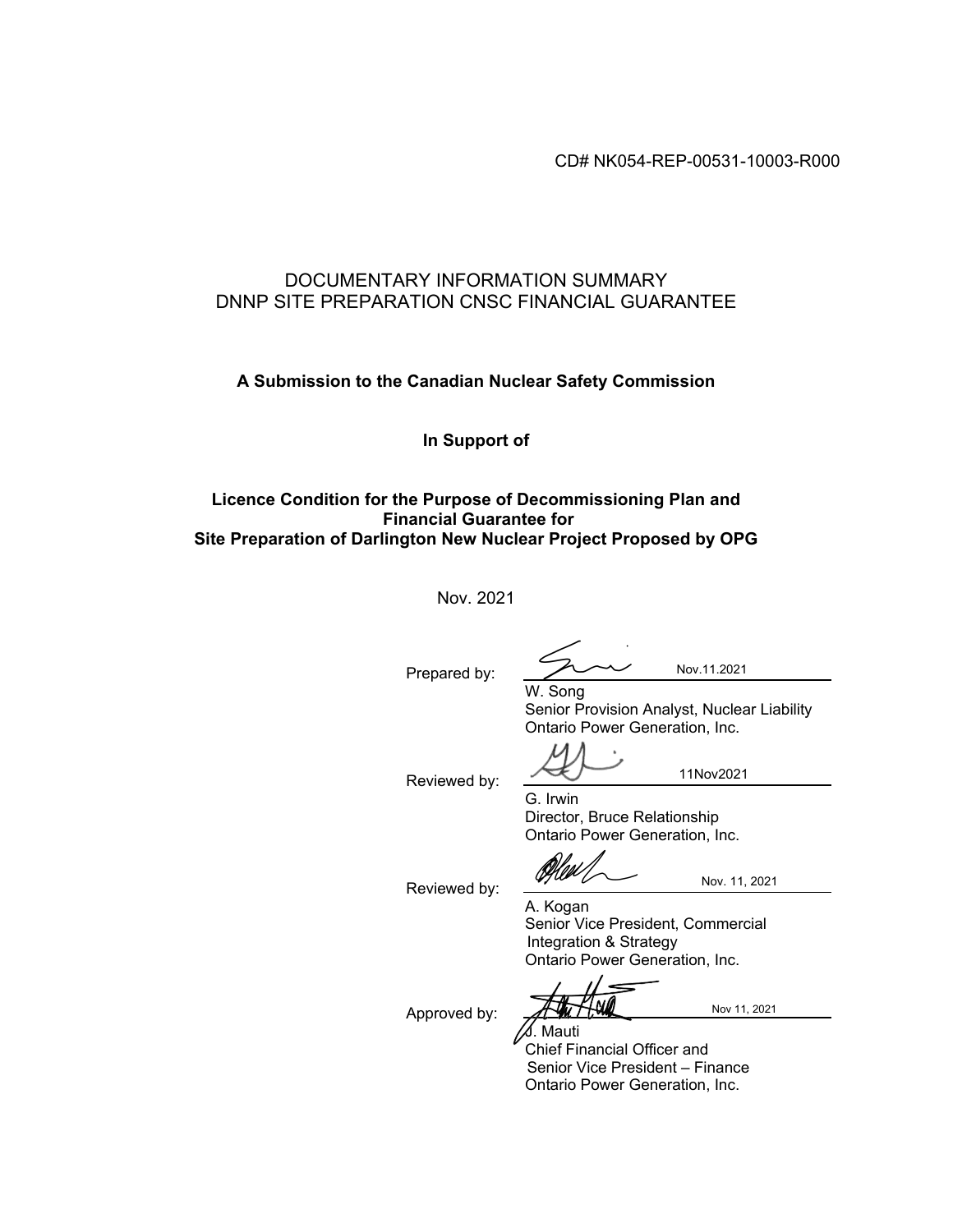# **Table of Contents**

| 3.0 | NUCLEAR WASTE MANAGEMENT AND DECOMMISSIONING PLANS2              |  |
|-----|------------------------------------------------------------------|--|
| 4.0 |                                                                  |  |
| 5.0 |                                                                  |  |
| 6.0 |                                                                  |  |
| 7.0 |                                                                  |  |
|     |                                                                  |  |
|     | Appendix A: Support Documents Relating to Decommissioning Plan 5 |  |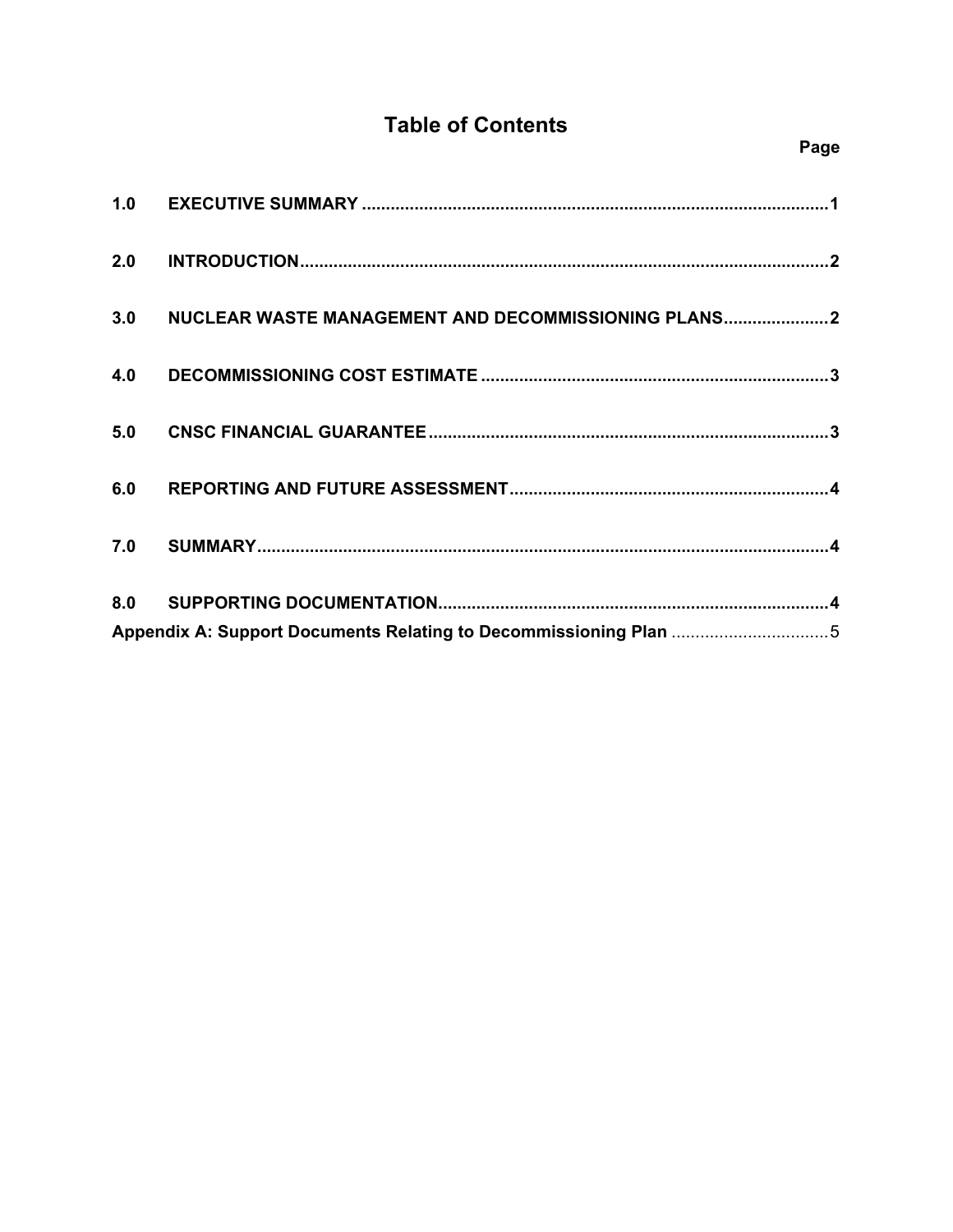### **1.0 EXECUTIVE SUMMARY**

Ontario Power Generation Inc. ("OPG"), owner of nuclear facilities in Ontario, is required to have in place a financial guarantee acceptable to the Canadian Nuclear Safety Commission ("CNSC") in support of the Darlington New Nuclear Project (DNNP) site preparation licensing conditions.

The associated CNSC Financial Guarantee (FG) requirement is based on the present value of cost estimates as of year-end in any given year and considered separately from the OPG Total Consolidated CNSC FG requirement..

The DNNP site preparation CNSC FG requirement is estimated to be zero dollars for 2022 & 2023 FG years and \$451K for 2024 FG year. The 2024 FG requirement will be satisfied by a Letter of Credit (LOC) prepared by OPG by year end 2023. If any work is advanced on the schedule that would require remediation per the Preliminary Decommissioning Plan (PDP), OPG will reassess the FG requirement and advance the timing of the LOC accordingly.

Further details are provided in the body of this document. For the period post-2024, OPG will provide CNSC staff with an updated FG assessment in 2024 or before the CNSC Hearing for Licence to Construct (LTC), whichever is earlier.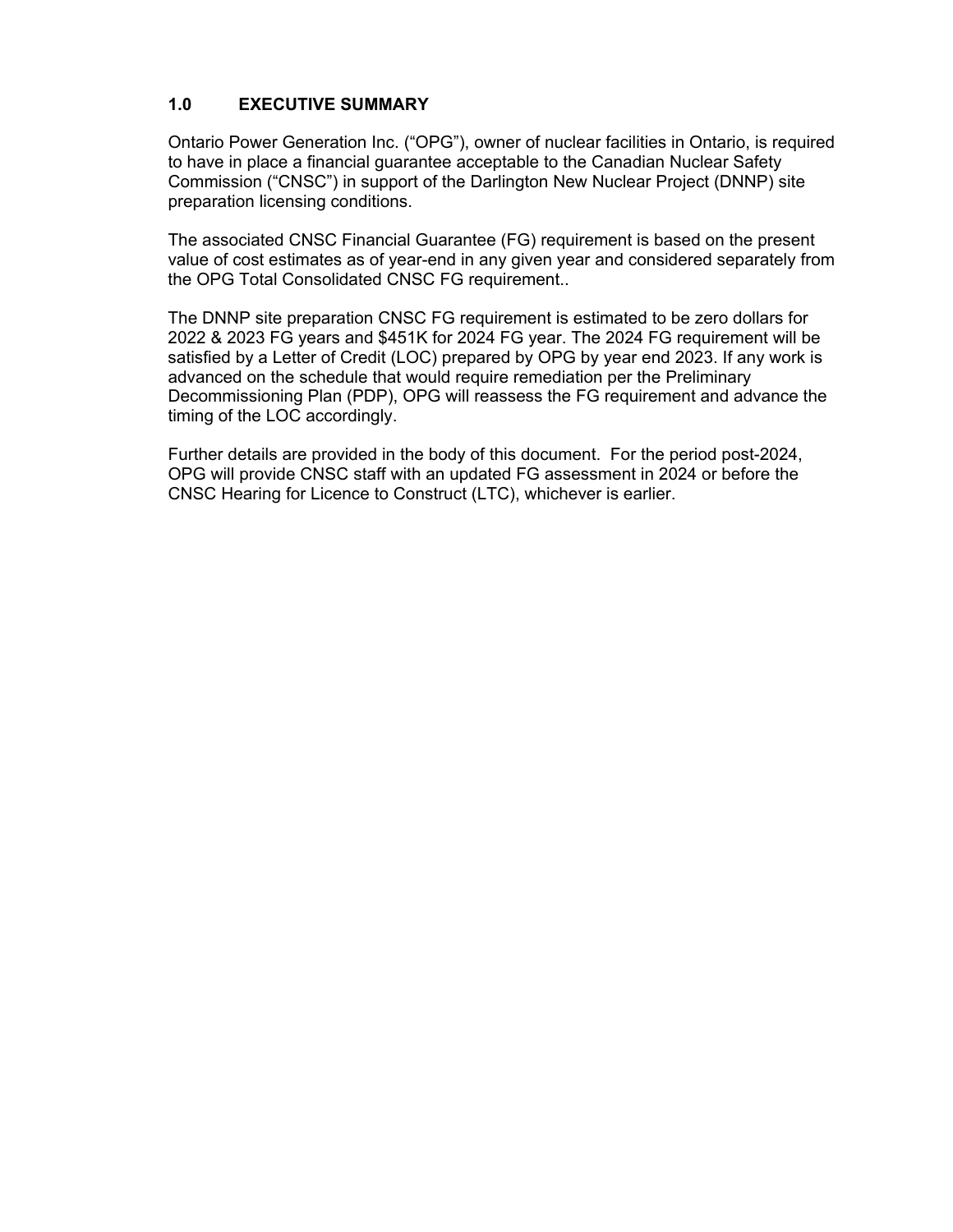### **2.0 INTRODUCTION**

Ontario Power Generation Inc. ("OPG"), is preparing the Darlington Nuclear Site for the future construction and operation of a new nuclear generating station. As a part of the Power Reactor Site Preparation Licence by the Canadian Nuclear Safety Commission ("CNSC"), OPG is required to meet the CNSC Financial Guarantee (FG) requirement associated with the site preparation activities.

OPG's existing consolidated CNSC FG covers its nuclear facilities' Power Reactor Operating Licence conditions in Ontario. This FG is updated on a five-year cycle and the current cycle will expire on December 31, 2022. In year 2022, OPG will be preparing the new 2023 – 2027 CNSC Consolidated Financial Guarantee associated with nuclear waste management and decommissioning liabilities, which will support licence conditions for the operating nuclear generating stations, nuclear waste management facilities and other nuclear facilities owned by OPG, exclusive of the Darlington New Nuclear Project (DNNP).

This Documentary Information Summary (DIS) is for the DNNP site preparation work and is independent from the established consolidated CNSC FG requirement. This document includes an assessment of OPG's proposed site preparation financial guarantee requirements during site preparation phase from 2022 to 2024. For the period post-2024, OPG will conduct an updated FG assessment in 2024 or before the CNSC Hearing for DNNP Licence to Construct (LTC), whichever is earlier.

## **3.0 NUCLEAR WASTE MANAGEMENT AND DECOMMISSIONING PLANS**

Nuclear waste management and decommissioning plans for Consolidated FG include interim storage and disposal plans for low and intermediate level waste ("L&ILW") and used fuel arising from the operation of OPG owned facilities, as well as the decommissioning of the nuclear generating stations and nuclear waste management and other nuclear facilities.

However, as a separate FG requirement assessment for DNNP site preparation licensing, the following licensed activities may be conducted by OPG per the PRSL 18.00/2031:

- a) construction of site access control measures;
- b) clearing and grubbing of vegetation;
- c) grading and leveling of the site to a finished elevation of approximately +78 masl (metres above sea level);
- d) installation of services and utilities (e.g., domestic water, fire water, sewage, electrical,communications, natural gas) to service the future nuclear facility;
- e) construction of administrative and support buildings inside the future protected area;
- f) construction of environmental monitoring and mitigation systems; and,
- g) construction of flood protection and erosion control measures.

Based on the above, there are no waste management reference plans required for the DNNP FG requirement under the site preparation licensed activities. For a reference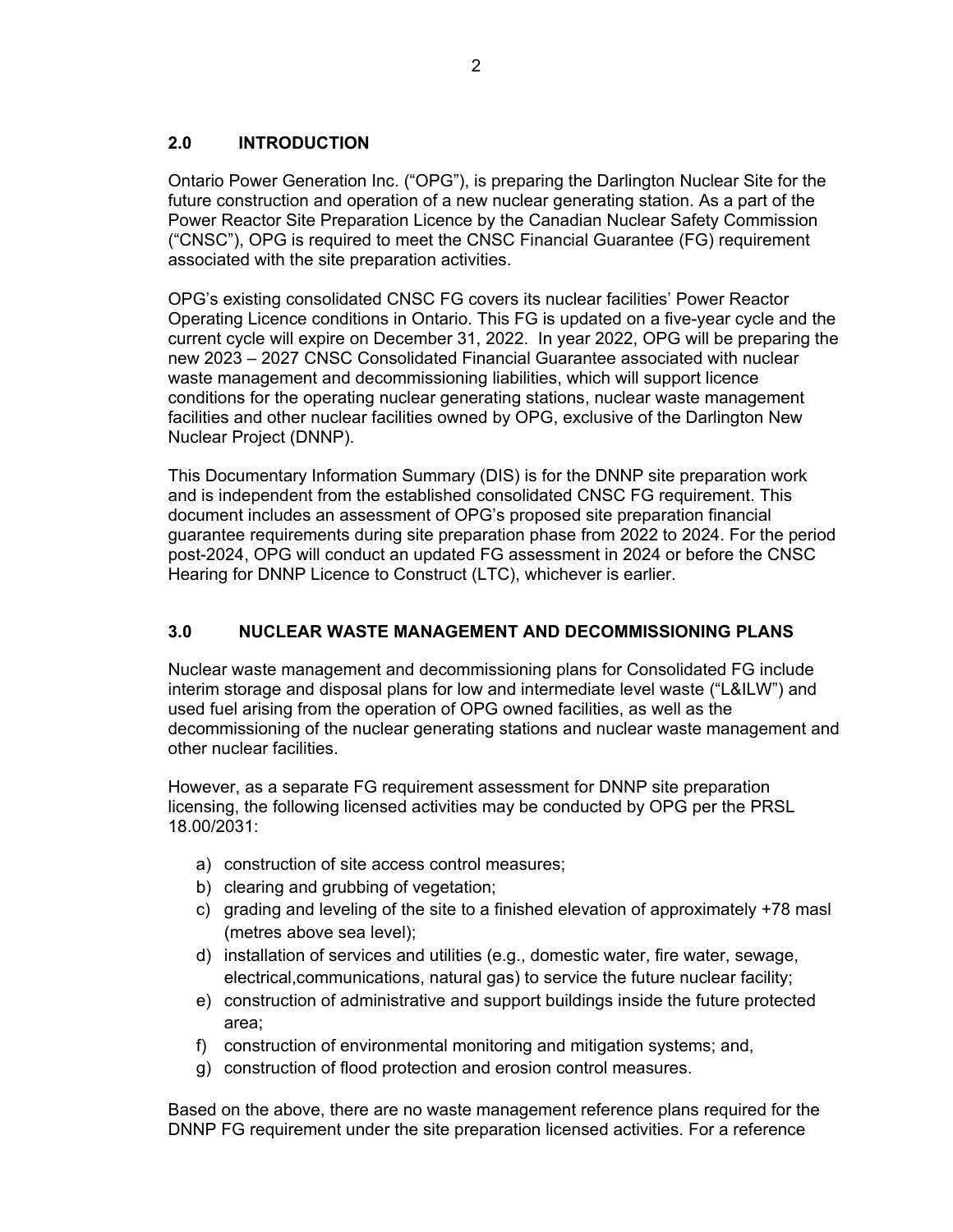plan related to decommissioning of the licensed activities, OPG's preliminary decommissioning plan (PDP) indicates that there is limited decommissioning work required as the site will be safe-stated and restored to an industrial site with the buildings and infrastructure maintained for supporting the Darlington Nuclear Generating Station site or other OPG uses. The decommissioning work will simply involve re-spreading topsoil from the onsite stockpile and re-seeding the area cleared for the reactor powerhouse. There will be no radioactive or hazardous waste generated during safestating and site restoration.

## **4.0 DECOMMISSIONING COST ESTIMATE**

The decommissioning cost for work required to achieve the proposed end state described in the PDP, is estimated to be approximately \$450K (2022 constant dollars) for 2024 FG year. There will be no decommissioning costs for 2022 and 2023 FG years.

The above cost estimate is prepared in 2022 constant dollars, which assume that expenditures occur as if in year 2022. The estimated cost is then escalated to the scheduled expenditure period using economic forecasts prepared by external experts. Consistent with OPG's Consolidated FG Documentary Information Summary (DIS), escalation rates from the University of Toronto's Institute of Policy Analysis Economic Forecasting Series for Ontario (dated February 2021) are applied in this submission. A 5.15% discount rate, consistent with the discount rate employed under the Consolidated FG, is then applied to determine the present value of future costs.

The cost estimate for each FG year in 2022 constant dollars and in present value ("PV") dollars is summarized in Table 1 below. The PV\$ column numbers represent the FG requirements of each FG year.

|                                                                 | <b>Cost Estimate</b> |                                                                       |  |
|-----------------------------------------------------------------|----------------------|-----------------------------------------------------------------------|--|
| <b>DNNP Site Preparation</b><br><b>Decommissioning Estimate</b> | 2022 Constant M\$    | <b>FG Requirement</b><br>(PV\$ as of the beginning of the FG<br>Year) |  |
| 2022 FG Year                                                    |                      |                                                                       |  |
| 2023 FG Year                                                    |                      |                                                                       |  |
| 2024 FG Year                                                    | 150                  | 151*                                                                  |  |

| Table 1: Proposed Financial Guarantee Cost Estimate |  |
|-----------------------------------------------------|--|
|-----------------------------------------------------|--|

\* Number quoted in present value term as of Jan. 1<sup>st</sup>, 2024

## **5.0 CNSC FINANCIAL GUARANTEE**

For the DNNP site preparation license, OPG is proposing to fund the associated Financial Guarantee requirements separately from the established Consolidated CNSC FG due to the following considerations:

- 1. The existing established Consolidated FG is in place to support licence conditions on the operating licences of OPG nuclear facilities, while DNNP FG in this DIS is to support site preparation phase licence conditions before construction and operations start.
- 2. Funding sources for established Consolidated FG are segregated funds set up under the Ontario Nuclear Funds Agreement (ONFA) between the Province of Ontario and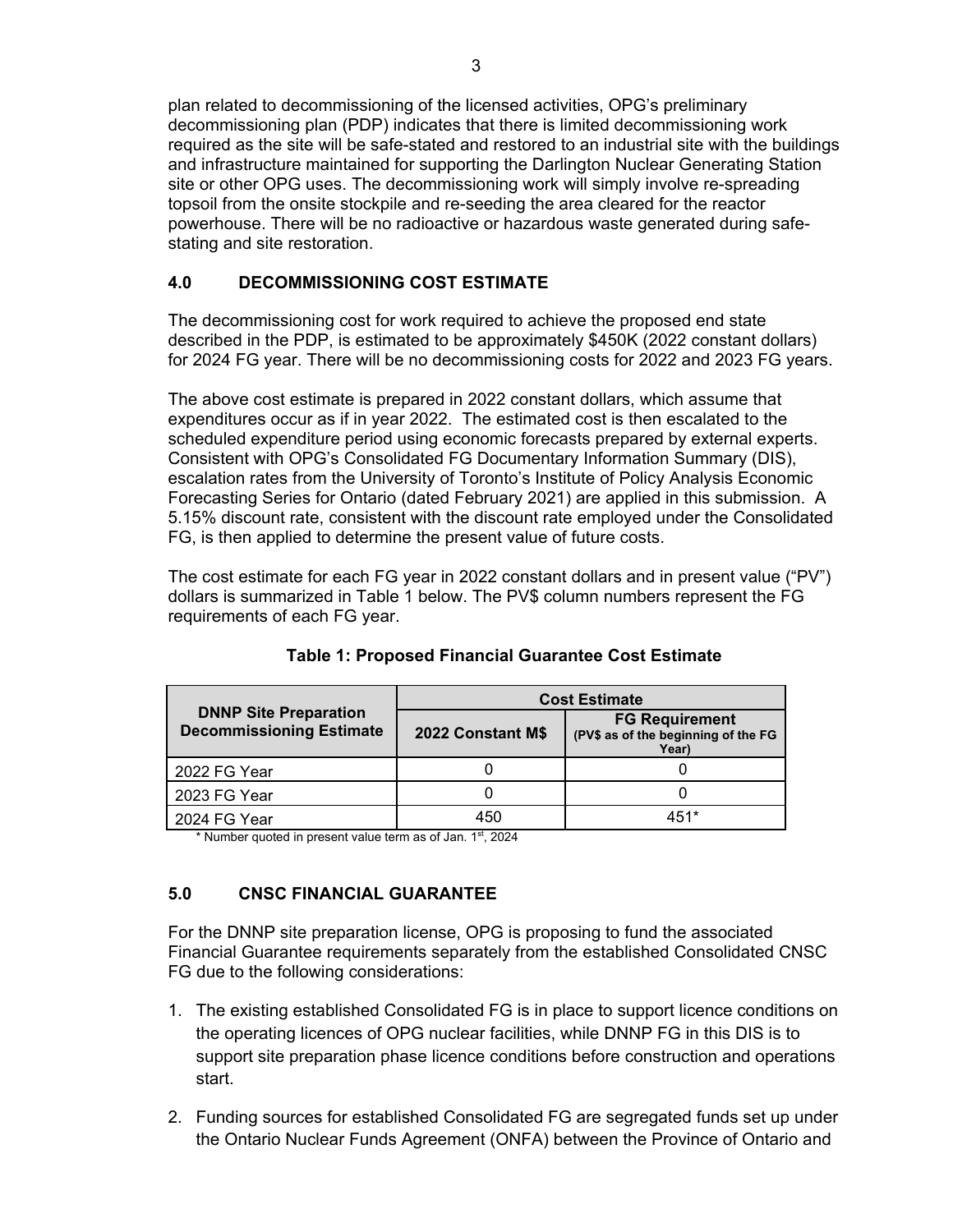OPG apply to existing operating stations and facilities specified in the Agreement, which do not currently include this new build site.

As listed in Table 1 of Section 3.0, OPG is projecting to have zero dollars FG requirement for FG year 2022 &2023 and \$451K for 2024. The 2024 FG requirement will be satisfied by a Letter of Credit (LOC) prepared by OPG before 2023 year-end. If any work is advanced on the schedule that would require remediation per PDP, OPG will inform the CNSC and reassess the FG requirement and advance the timing of the LOC accordingly.

### **6.0 REPORTING AND FUTURE ASSESSMENT**

OPG will conduct a timely assessment on nuclear waste management and decommissioning obligations at the appropriate licensing phases of the DNNP project. This will involve comprehensive assessment of FG requirements as well as associated funding requirements to satisfy the FG requirement as applicable. Currently, OPG expects to conduct such assessment in 2024 or before the CNSC Hearing for the DNNP LTC application, whichever is earlier.

### **7.0 SUMMARY**

OPG requests zero dollars FG requirement for year 2022 and 2023, and \$451K FG requirement for year 2024 to be approved in support of meeting the CNSC financial guarantee licence conditions for the Darlington new nuclear project site preparation. This will cover the period from 2022 to Dec 31, 2024 or the date that a Licence to Construct takes effect, whichever is earlier.

## **8.0 SUPPORTING DOCUMENTATION**

Documentation supporting the preliminary decommissioning plan is listed in Appendix A.